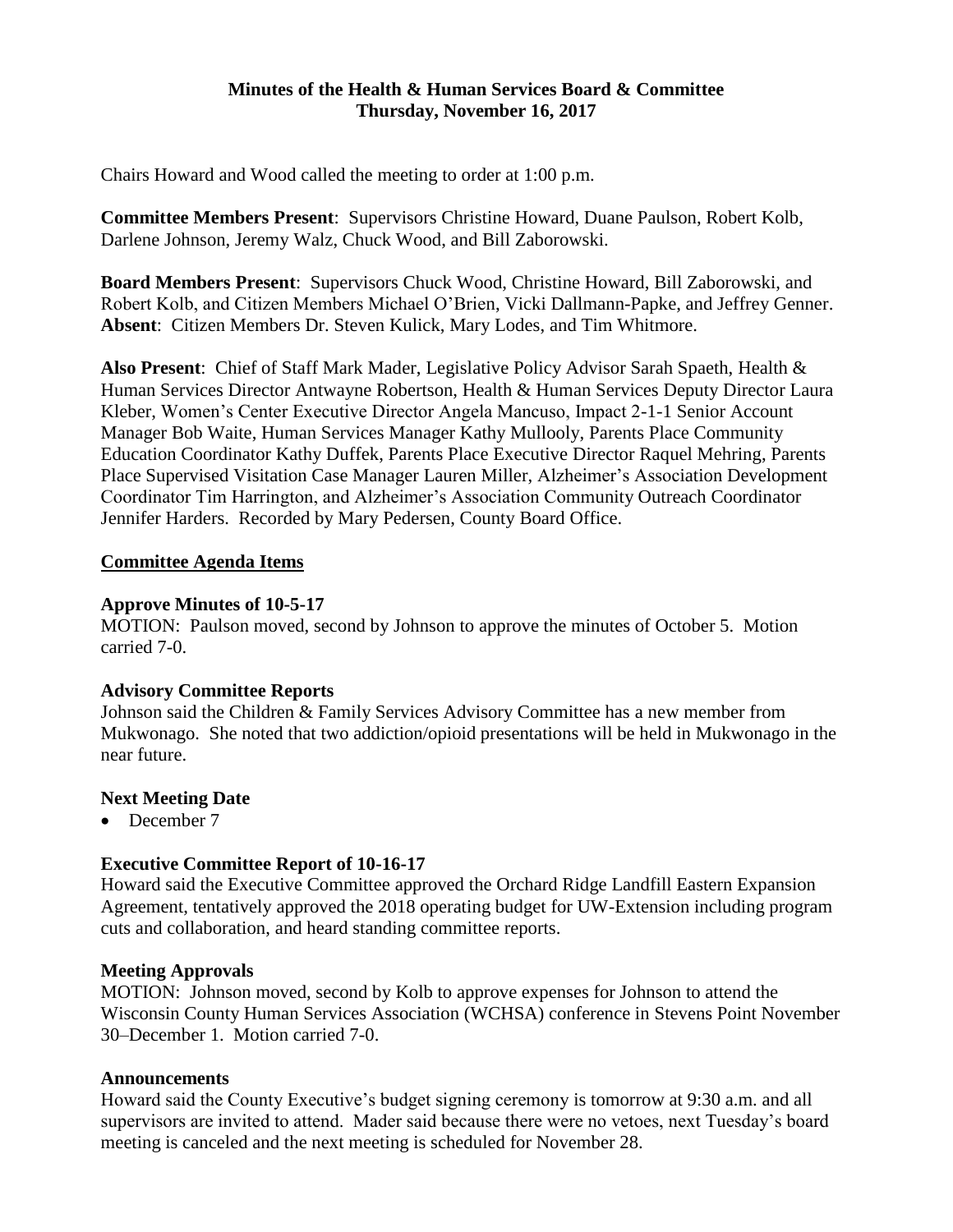# **Board Agenda Items**

### **Approve Minutes of 9-14-17**

MOTION: Genner moved, second by Zaborowski to approve the minutes of September 14. Motion carried 7-0.

# **Advisory Committee Reports**

O'Brien indicated the AODA Advisory Committee heard a report from Wisconsin Community Services. Since the drug court's inception in 2012, the graduation rate has been 55%. A \$970,000 grant will allow WCS to add one new case manager and increase the caseload.

## **Announcements**

Wood, who is co-chair of Drug Free Communities, indicated new literature on opioids and heroin has been very well received and efforts will be made to distribute it throughout the community. Robertson said copies will be available by the end of today's meeting for everyone present.

## **Next Meeting Date**

• December 7

## **Committee/Board Discussion Items**

## **Homelessness Report** *(Board and Committee)*

Information was distributed and a PowerPoint presented. Mancuso discussed the Housing Action Coalition (HAC) of Waukesha County as the lead agency tasked with finding responsive solutions to address housing instability in the County. HAC serves as the Continuum of Care (CoC) for the County and has a collaborative membership network of local government representatives, healthcare, housing and non-profit agencies. Approximately 30 homeless service providers participate in the continuum, 13 individuals serve on the Board of Directors, and there is one fulltime employee. HAC is responsible for compliance and data for programs receiving HUD funding and short and long-term shelter beds during inclement weather. HAC holds the contract with the State of Wisconsin for HUD's Emergency Solutions Grant. For the 2017/18 grant cycle, only three of the ten local shelters are grant recipients. They have seen modest State increases over the past three years and the 2017/18 award was \$183,000.

Mancuso indicated there are 5,000 people in Wisconsin without a home on any given night and 47% of people experiencing homelessness each night were families with minor children. This is higher than the national average of 35%. In addition, 8.6% are between the ages of 18 and 24 years old, 29% of single adults experiencing homelessness have a mental illness, and 40% have a disability. She noted 3% of the homeless reside in Waukesha County compared to 18% in Milwaukee County.

Mancuso said for the 2016/17 winter, HAC raised \$62,000 for overflow and subcontracted with The Salvation Army to run the shelter. They began using the Northview site after extensive inspections and discussions with the City and County. HAC is currently in the process of finalizing a lease for a new location for the winter overflow. There will be beds for up to 35 single men while motel vouchers will be used for women and children. However, only if they have a motel partner and when available. It was noted that \$23,000 was carried over from last year, \$10,000 has been committed from Community Development Block Grant, and there is a pending \$25,000 grant. They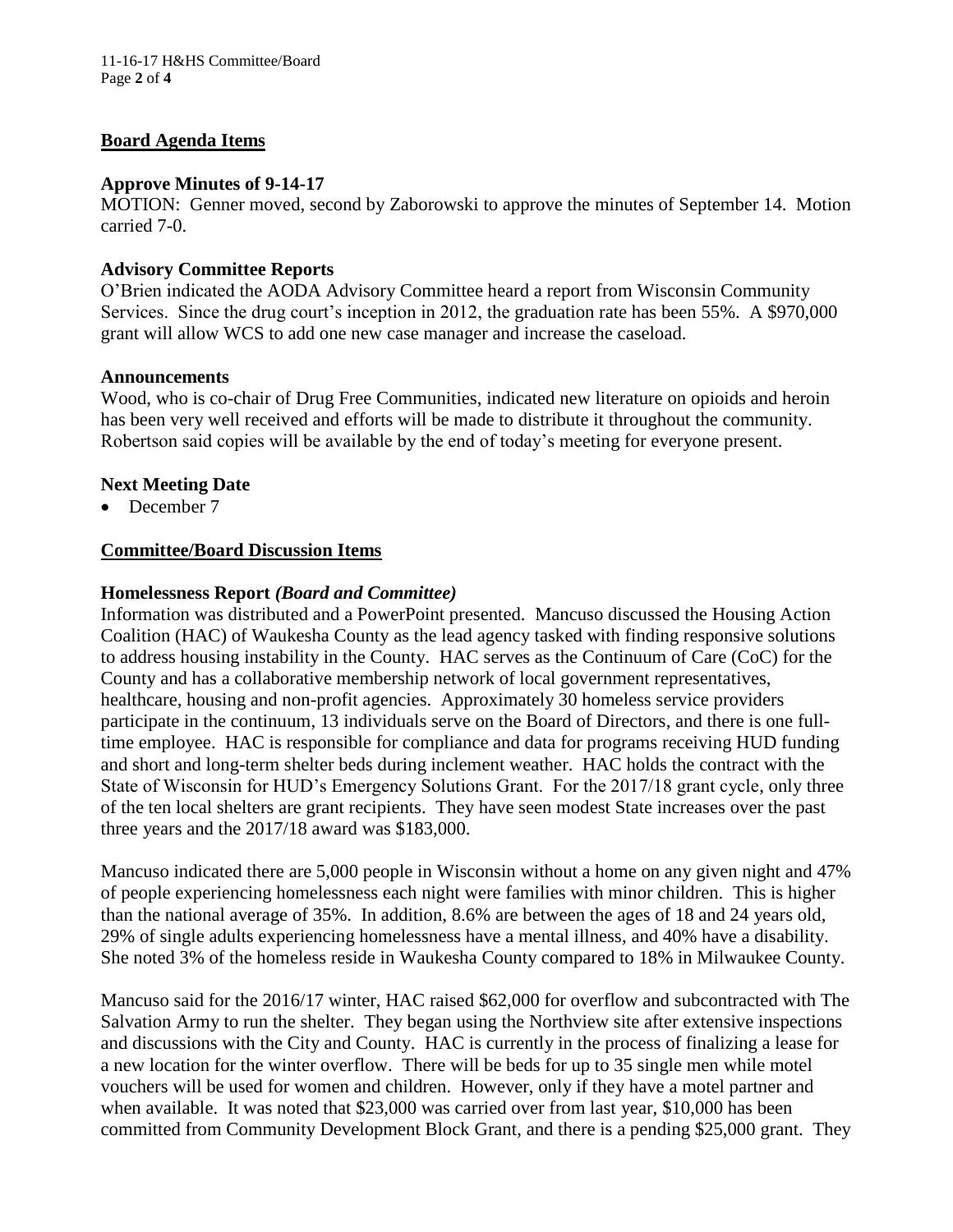11-16-17 H&HS Committee/Board Page **3** of **4**

will also need to raise anywhere from \$40,000 to \$100,000. Many service providers who work with the homeless population currently do not have adequate or appropriate space to meet demand.

## **Impact 2-1-1 Report** *(Board and Committee)*

Information was distributed and a PowerPoint presented. Waite was present to discuss Impact's services with a goal to restore health and productivity leading to an improved quality of life for our entire community. Impact is a regional service provider headquartered in Milwaukee, established 60 years ago, and this particular organization serves nine counties. Waite advised Impact 2-1-1 is a central point of access for those struggling with a family, health or social service need to be connected to information and assistance to regain stability. Impact Alcohol and Drug Abuse services includes consultation and referral for those concerned about alcohol or drug use. Impact Awareness raises community consciousness about risky drinking and promotes healthy lifestyles. Impact Planning and Evaluation conducts research, evaluates data and convenes stakeholders to advance community health and human services.

Waite indicated Impact 2-1-1 Wisconsin consists of seven providers who responded to 64% of the state's calls in 2016 covering 79% of the state population over nights, weekends and holidays. 2-1-1 Wisconsin is the 10th largest system in the U.S and had the 11th highest call volume in 2016. Around 93% of the U.S. population is served by a 2-1-1 system. Waukesha County Impact 2-1-1 received 5,461 contacts from county residents from June 2016 through June 2017. The majority of the calls were related to mental health, housing and shelter, individual and family support, substance abuse disorders, health care, community and legal services, information services, and utility assistance. Waite briefly discussed crisis intervention steps, technology, and preparedness.

**Parents Place Protection and Prevention of Abused Children Report** *(Board and Committee)*

Information was distributed. Mehring indicated Parents Place recently celebrated their  $35<sup>th</sup>$ anniversary. Their mission is to strengthen families and protect children through intervention, prevention, and education in southeastern Wisconsin. They are a one-access entry point offering a wide variety of programs and services. Financially, Parents Place is supported by Waukesha County, grants including Community Development Block Grant, United Way and other foundations, and fundraising. The organization relies on about 200 volunteers annually. Services include child abuse and neglect, prevention, and family enhancements. Last year they provided 12,000 direct service hours to 1,003 parents and 848 children in their supervised visitation and community education programs. Mehring praised the staff for their success.

Miller said visitation services are provided to anyone seeking services and are designed to keep parents and children connected. There is a growing need as they are seeing more cases of disrupted families. Most referrals come from schools but can also come from Health & Human Services, the Women's Center and attorneys for services helping with child abuse, child sexual abuse, mental health, divorce, substance abuse, addiction, children with special needs, teens who are acting out, anger management, mental health issues, contentious divorces, etc. Reports are submitted to the courts when necessary. They also work with Catholic Charities, Safe Babies Healthy Families, and Public Health. In 2016 they provided over 3,000 hours of visitation services to 101 parents and 117 children and staff estimate service hours will continue to increase. Duffek explained the Community Education Program and while any socio economic group can be in need of services, 73% are low income. Services are at Parents Place but they are also in the community. There are multiple after school programs and they provide services at community learning centers, resource fairs, parenting programs at the jails and WCTC, and a variety of evidence based programs.